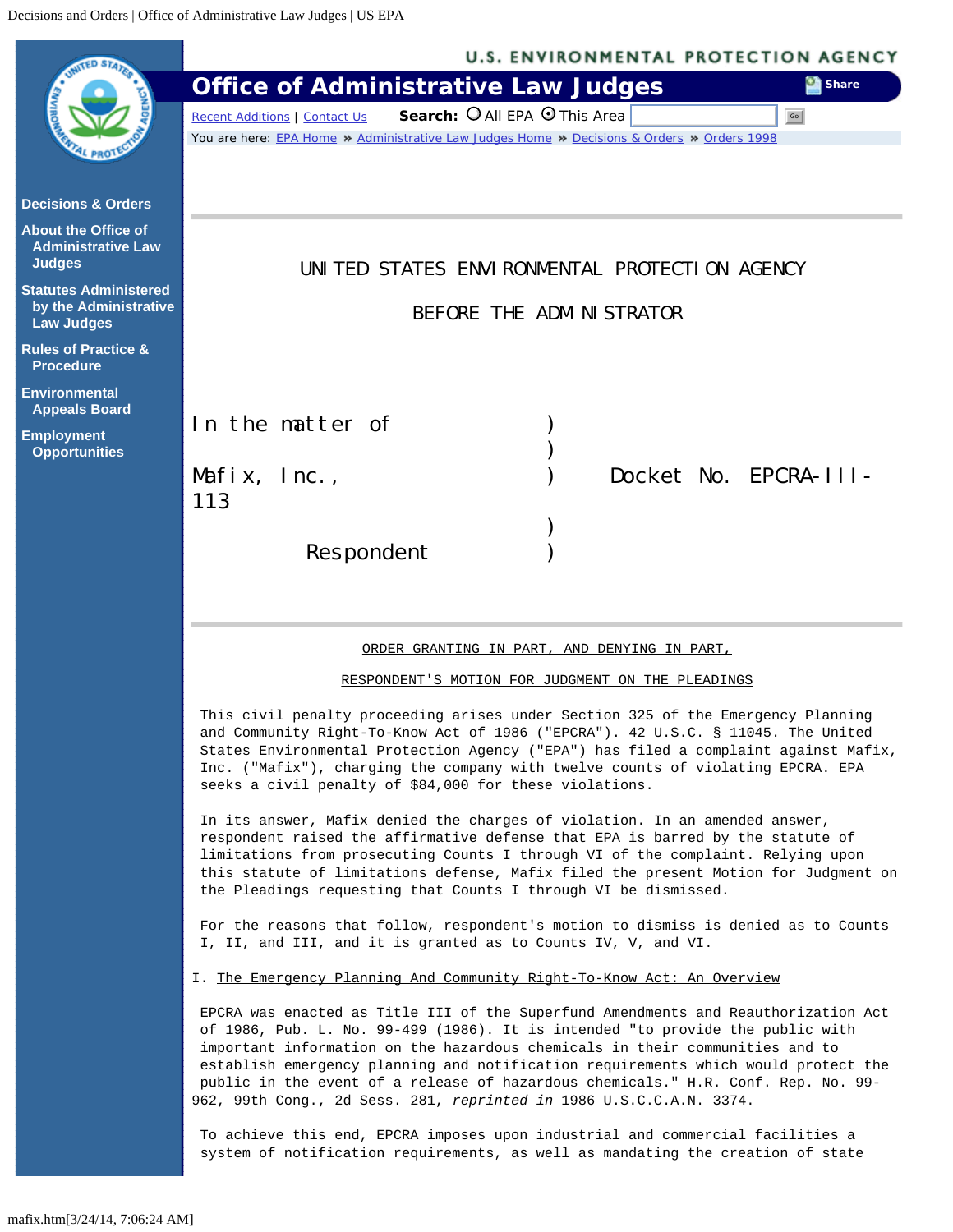emergency response commissions and local emergency planning committees. The local emergency planning committees are charged with developing emergency response plans based upon the information provided by the facilities. 42 U.S.C. §§ 11001-11003. In addition, the public has a right to know the information reported by the facilities and the contents of the emergency response plans. 42 U.S.C. § 11044. *See Huls America, Inc.* v. *Browner,* 83 F.3d 445, 446-447 (D.C. Cir. 1996).

Commenting upon the purpose of EPCRA, the Seventh Circuit observed, the "Right-to-Know component ... aims to compile accurate, reliable information on the presence and release of toxic chemicals and to make that information available at a reasonably localized level." *Citizens For A Better Environment v. The Steel Company, a/k/a Chicago Steel and Pickling Company,* 90 F.3d 1237, 1239 (1996), *cert. granted,* 137 L.Ed.2d 214 (1997).

### II. The Statutory Sections Involved

EPCRA Sections 311 and 312 are the statutory provisions at issue in this case.

42 U.S.C. §§ 11021 & 11022. Counts I, II, and III allege violations of Section 311 and Counts IV, V, and VI allege violations of Section 312.

Section 311 is titled, "Material safety data sheets." It provides in part that " [t]he owner or operator of any facility which is required to prepare or have available a material safety data sheet for a hazardous chemical under the Occupational Safety and Health Act of 1970 and regulations promulgated under that Act shall submit a material safety data sheet for each such chemical, or a list of such chemicals." Section 311(a)(1). This material safety data sheet, also known as an MSDS, is to be submitted to the local emergency planning committee ("LEPC"), to the State emergency response commission ("SERC"), and to the fire department having jurisdiction over the facility. Section  $311(a)(1)(A)(B)$  & (C). The MSDS is to be submitted no later than *"12 months after October 17, 1986"* or *"3 months after the owner or operator of a facility is required to prepare or have available a material safety data sheet."* Section 311(d)(1) (*emphasis added).*

Section 312 is titled, "Emergency and hazardous chemical inventory forms." This section provides in part that "[t]he owner or operator of any facility which is required to prepare or have available a material safety data sheet for a hazardous chemical under the Occupational Safety and Health Act of 1970 and regulations promulgated under that Act shall prepare and submit an emergency and hazardous chemical inventory form" to the LEPC, the SERC, and the fire department with jurisdiction over the facility. Section  $312(a)(1)(A)(B)$  & (C). This emergency and hazardous chemical inventory form, also referred to as an "inventory form," "*shall be submitted on or before March 1, 1988, and annually thereafter on March 1*, and shall contain data with respect to the preceding calendar year."

Section 312(a)(2)*(emphasis added).*

# III. The Complaint

Counts I, II, and III of EPA's complaint each allege a violation of EPCRA Section 311. Count I charges that Mafix violated EPCRA by not submitting an MSDS, or a list of hazardous chemicals, to the Erie County Emergency Planning Committee by October 17, 1987. Count II charges that Mafix violated EPCRA by not submitting an MSDS, or a list of hazardous chemicals, to the Pennsylvania State Emergency Response Commission by October 17, 1987. Count III charges respondent with an EPCRA violation for failing to submit an MSDS, or a list of hazardous chemicals, to the Millcreek Township Fire Department by October 17, 1987.

Counts IV, V, and VI each allege a violation of EPCRA Section 312. Count IV cites Mafix with a failure to submit to the Erie County Planning Committee by March 1, 1988, a completed emergency and hazardous chemical inventory form for nickel sulfamate present in calendar year 1987. Count V cites a failure of respondent to submit a similar chemical inventory form by March 1, 1988, to the Pennsylvania State Emergency Response Commission. Finally, Count VI cites Mafix for a failure to submit an inventory form for nickel sulfamate by March 1, 1988, to the Millcreek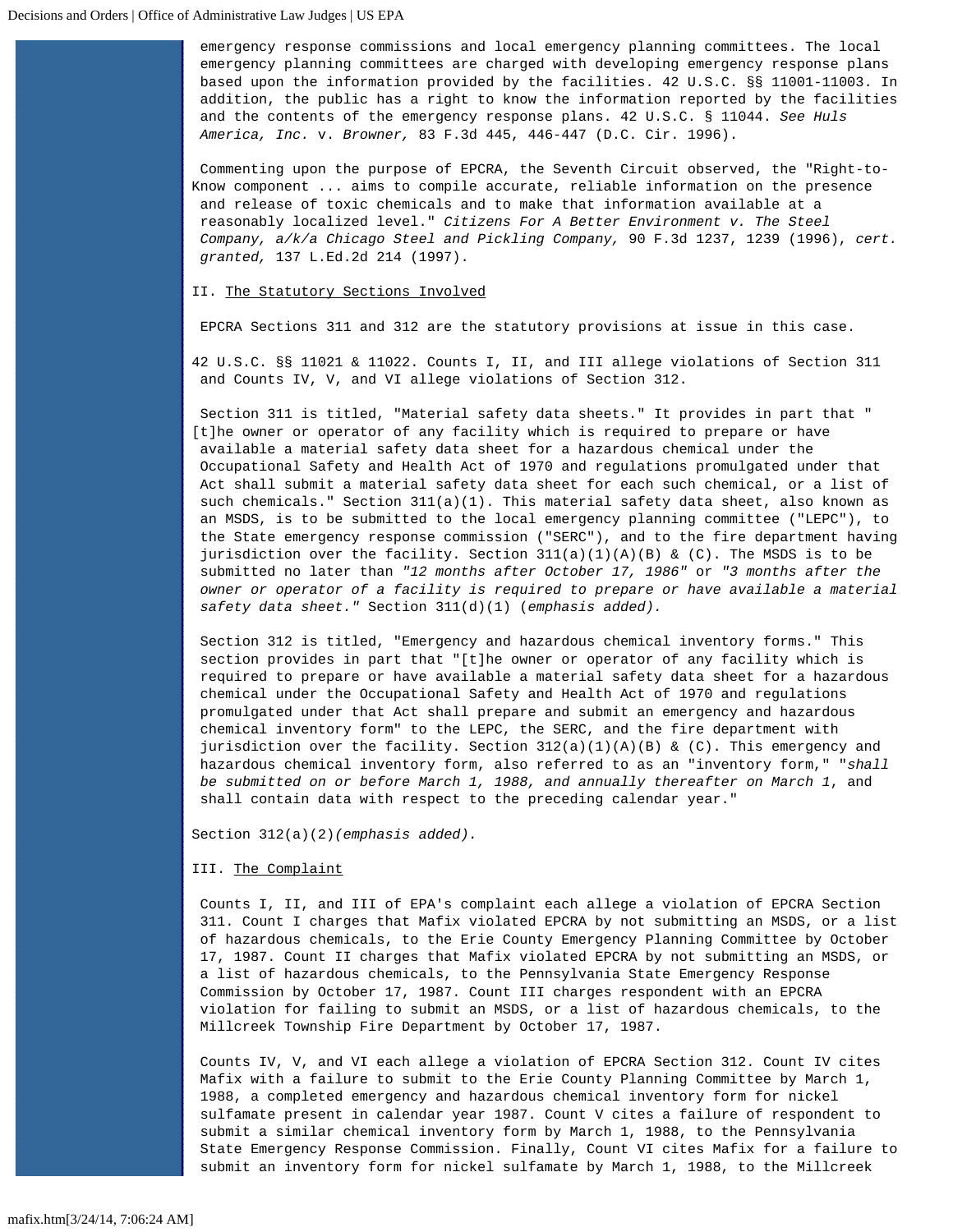Township Fire Department.

IV. Discussion

The issue is whether EPA's prosecution of Counts I through VI is barred by the statute of limitations, as Mafix contends is the case. EPA brought this action approximately six years after the violations in Counts I through III allegedly were committed, and approximately five and one-half years after the violations charged in Counts IV through VI.

EPCRA itself contains no statute of limitations for measuring the timeliness of EPA's prosecution. Accordingly, the five-year federal statute of limitations contained in 28 U.S.C. § 2462 applies to this administrative proceeding. *See 3M Co. (Minnesota Min. And Mfg.) v. Browner,* 17 F.3d 1453 (D.C. Cir. 1994); *Lazarus, Inc.,* TSCA Appeal No. 95-2 (September 30, 1997)(EAB). $(1)$ 

If all that this case involves is a plain application of § 2462's five-year statute of limitations, then Mafix would prevail as to each of the six counts at issue. After all, EPA initiated this action more than five years after the violations charged in Counts I through VI allegedly occurred. In fact, dismissal of these counts would be in harmony with the overall purpose of statutes of limitations. As expressed by the D.C. Circuit in *3M Co. v. Browner, supra,* "[s]tatutes of limitations ... reflect the judgment that there comes a time when the potential defendant 'ought to be secure in his reasonable expectation that the slate has been wiped clean of ancient obligations.'" 17 F.3d at 1456-57.

Respondent's motion to dismiss, however, is not so easily resolved. Analysis of the statute of limitations issue presented in this case requires more than a simple application of a five-year yardstick. It requires a consideration of whether any of the six violations at issue qualify as "continuing violations," as the EPA asserts is the case. If so, then application of the five-year statute of limitations of § 2462 may well obtain a result other than dismissal.

Under the "continuing violations" theory, a new claim accrues each day the violation is extant. *Hanover Shoe, Inc. v. United Shoe Machinery Corp.,* 392 U.S. 481, 502 n.15 (1968). As explained by the Fifth Circuit in *Interamericas Investments v. Board Of Governors,*

111 F.3d 376 (5th Cir. 1997), a case involving the assessment of civil sanctions under the Bank Holding Company Act, "[a] continuing violation applies where the conduct is ongoing, rather than a single event." 111 F.3d at 382. The net effect of the continuing violation theory is to extend the statute "beyond its stated term." *See Toussie v. United States,* 397 U.S. 112, 115 (1970)(discussion of continuing violation theory in criminal context).

Applicability of the continuing violations theory has been recognized by the Environmental Appeals Board ("EAB" or "Board"), first under the Resource Conservation and Recovery Act ("RCRA"), and subsequently under the Toxic Substances Control Act ("TSCA"). *See Harmon Electronics, Inc.*, RCRA (3008) Appeal No. 94-4 (March 24, 1997); *see also, Lazarus, Inc.,* TSCA Appeals No. 95-2 (September 30, 1997).

In *Harmon*, the EAB observed that "[a] continuing violation accrues when the course of illegal conduct is complete, not when the an action to enforce the violation can first be maintained." Slip op. at 26. Accordingly, the EAB reasoned that "a claim for civil penalties in a case to which the continuing violations doctrine applies may be maintained at any time beginning when the illegal course of conduct first occurs and ending five years after it is completed." Slip op. at 28.

The Board reached a similar conclusion in *Lazarus* as to when a continuing violation accrues and when an administrative enforcement action may be initiated by EPA. Slip op. at 63. There, the EAB stated:

The *Harmon* methodology for determining whether requirements are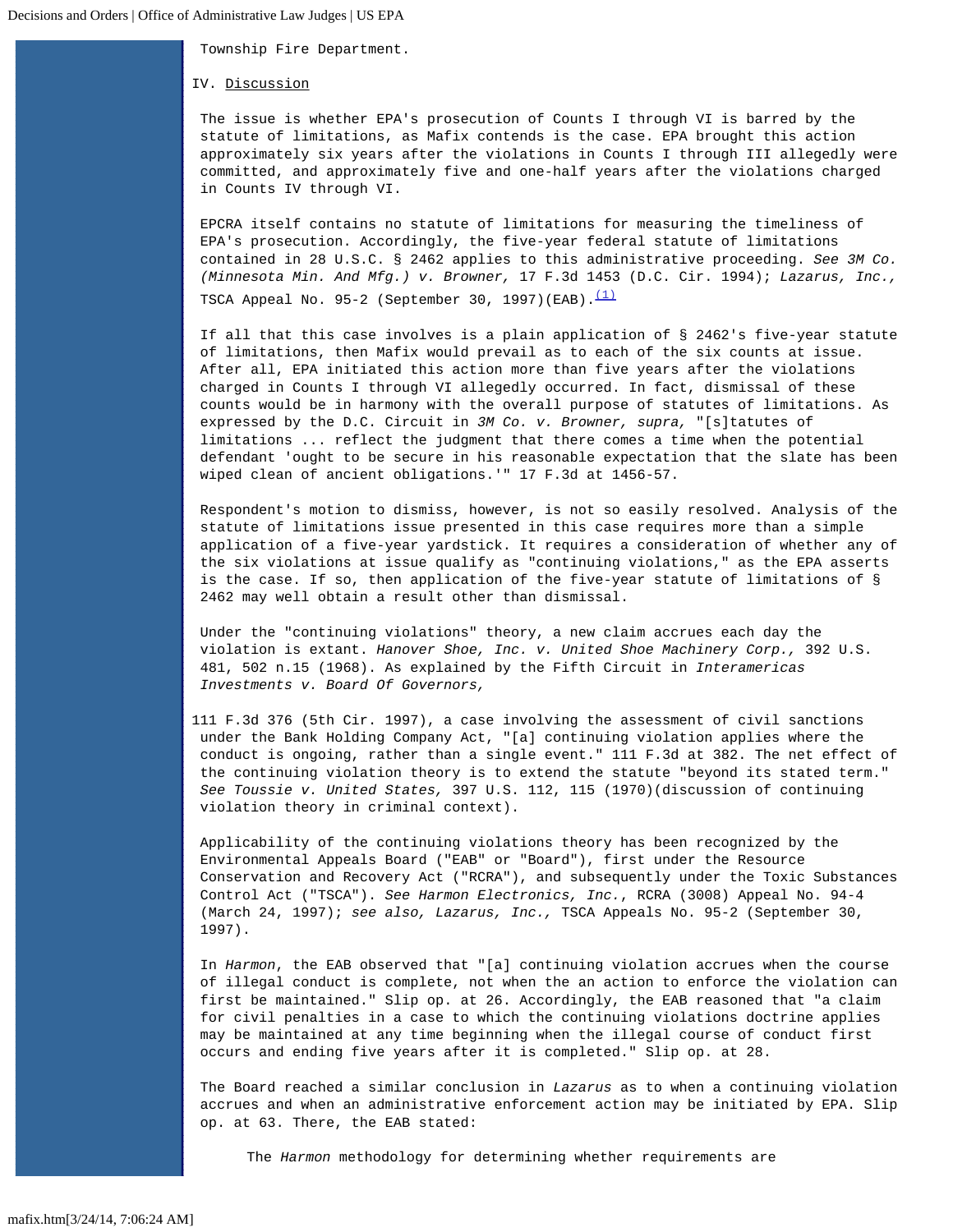continuing in nature looks first to the statutory language that serves as the basis for the specific violation at issue. Legislative history may be consulted in analyzing the statutory language. The implementing regulations may also contain indications of the nature of a requirement.... Words and phrases connoting continuity and descriptions of activities that are typically ongoing are indications of a continuing nature. In contrast, a continuing nature may be negated by requirements that must be fulfilled within a particular time frame.

Slip op. at 65-66.

Thus, whether any of the violations alleged in Counts I through VI are continuing violations is a critical inquiry in ruling upon Mafix's motion to dismiss.

# Counts I, II, and III

Section 311 of EPCRA is the statutory provision at issue in Counts I, II, and III. Section 311 states that if you have an MSDS (*i.e.,* a material safety data sheet) filing obligation under the Occupational Safety and Health Act of 1970, you also have a filing obligation under the Emergency Planning and Community Right-To-Know Act of 1986. Specifically, the EPCRA filing obligation mentioned in Section 311 requires that the MSDS, or a list of the hazardous chemicals, be submitted to the local emergency planning committee, the State emergency response commission, and the fire department with jurisdiction over the facility.

A review of Section 311 shows that the filing of the MSDS with the LEPC, the SERC, and the fire department is essentially a one-time filing obligation. While this section does contain certain updating filing requirements, the EPCRA filing obligation of the owner or operator of a covered facility is nonetheless a one-time event. As discussed below, this is an important consideration in determining whether a violation of Section 311 may be considered a continuing violation until such time as the statutory filing obligation is satisfied.

Another important consideration is the remedial purpose of Section 311. In that regard, Section 311 imposes a filing duty only with respect to hazardous chemicals, and even then only with entities responsible for emergency planning or emergency response. The obvious purpose for informing the LEPC, the SERC, and the local fire department regarding the presence of hazardous chemicals is to enable these groups to prepare for and, if need be, to respond to an emergency. The very name of the involved statute, the Emergency Planning and Community Right-To-Know Act, underscores this point.

Thus, the fact that the MSDS filing required by Section 311 is essentially a onetime event, and the fact that this filing serves an important public safety and health purpose, supports the holding that the Section 311 violations cited in Counts I, II, and III are continuing violations. In other words, the legal requirement to file the MSDS with the LEPC, the SERC, and the fire department remains until the statutory filing requirements are satisfied. The need for the LEPC, the SERC and the fire department to have this information regarding hazardous chemicals doesn't lessen with the passage of time. The state and local governments', as well as the public's right and need to know, is as great five years and one day after the Section 311 responsibility for the filing of the MSDS arises, as it is on the first day. Therefore, only the actual filing of the MSDS will satisfy the requirements of EPCRA Section 311 and begin the running of the five-year statute of limitations contained in 28 U.S.C. § 2462.

Thus, given the continuing nature of the violations cited in Counts I, II, and III, EPA's complaint against Mafix is not barred by the statute of limitations.

#### Counts IV, V, and VI

Counts IV, V, and VI involve EPCRA Section 312. Like Section 311, Section 312 requires certain hazardous chemical filings with the LEPC, the SERC, and the local fire department. Specifically, Section 312 requires the filing of emergency and hazardous chemical inventory forms. Unlike Section 311, however, this chemical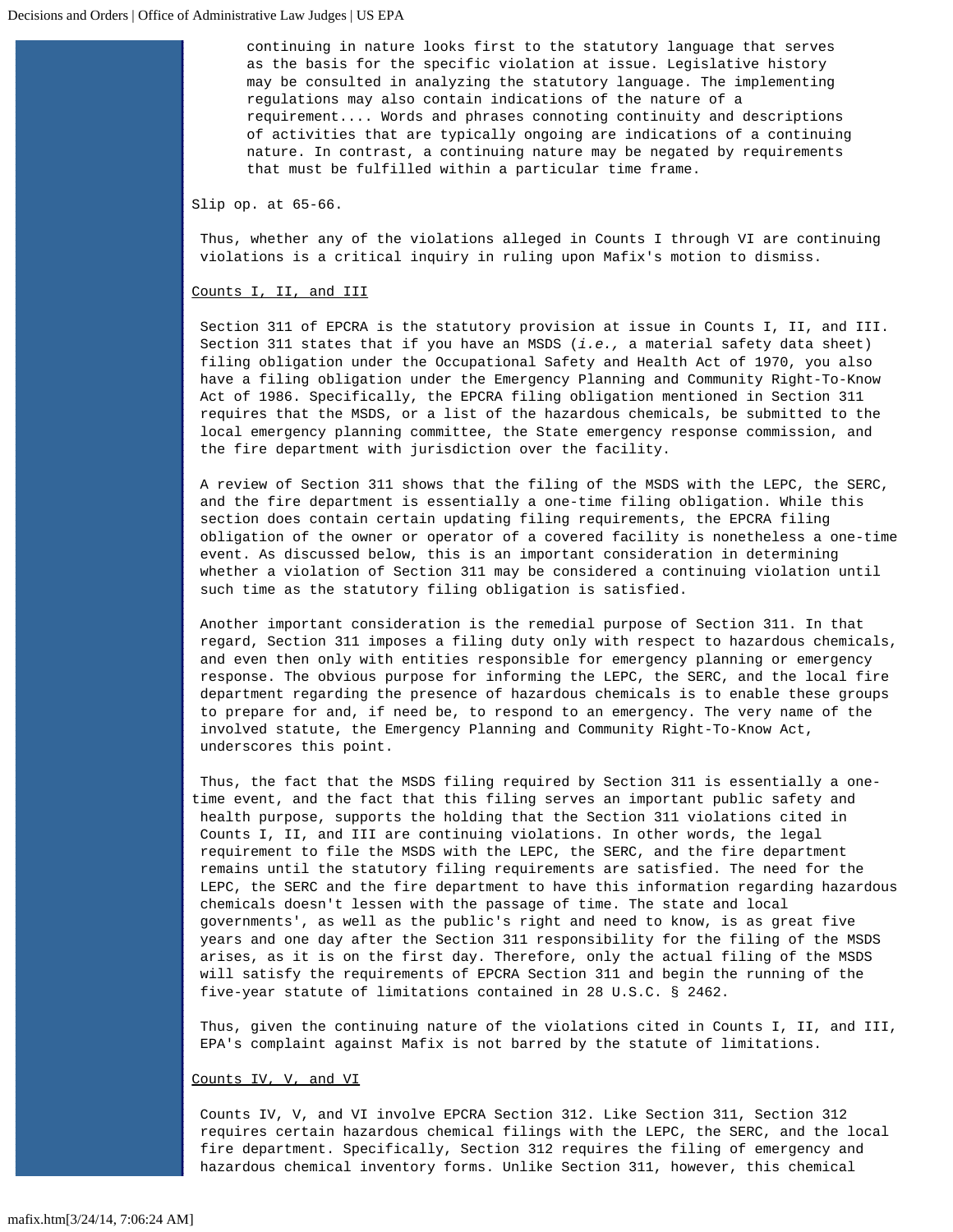inventory form submission is not a one-time event. Rather, Section 312 requires that this filing be performed annually. The inventory forms are to be submitted on, or before, March 1, 1988, and "annually thereafter on March 1."

For purposes of deciding whether the violations cited in Counts IV through VI are continuing violations, this Section 312 annual filing requirement is critical. *See Lazarus, supra,* slip op. at 66 ("a continuing nature may be negated by requirements that must be fulfilled within a particular time frame.") In that regard, a plain reading of Section 312, particularly in light of that section's annual filing requirement, supports a holding that the violations cited in Counts IV, V, and VI are not continuing violations.

For example, requiring the submission of chemical inventory forms allows the state and local governments, as well as the fire department, to prepare contingency plans for responding to hazardous chemical emergencies. If the owner or operator of a covered facility fails to make a chemical inventory form submission by the March 1 filing date, then a violation of Section 312 accrues. An owner's or operator's failure to satisfy this March 1 filing obligation does not in any way relieve the responsible party from compliance. It simply marks the end of the period for which the preceding year's chemical inventory form was required to be submitted and the period for which the offending party may be held liable under EPCRA Section 312. Continued failure to submit hazardous and emergency chemical inventory forms for future years will expose the owner or operator to additional Section 312 liability. For each separate failure, however, the five-year statute of limitations of § 2462 must be measured from the date that each separate violation accrued. Given the annual filing requirement of Section 312, the statute of limitations contained in § 2462 begins to run from the time that the owner or operator should have filed the

emergency and hazardous chemical inventory form, but didn't.<sup>[\(2\)](#page-4-1)</sup>

Accordingly, inasmuch as more than five years have passed since the filing deadline applicable in Counts IV, V, and VI, to the time that EPA filed the complaint in this case, prosecution of these counts is barred by the applicable statute of limitations.

# V. Conclusion

Respondent's Motion for Judgment on the Pleadings is *denied* as to Counts I, II, and III, and it is *granted* as to Counts IV, V, and VI. Accordingly, Counts IV, V, and VI of the administrative complaint are *dismissed, with prejudice.*

Carl C. Charneski Administrative Law Judge

Issued: February 12, 1998 Washington, D.C.

# <span id="page-4-0"></span>1. 28 U.S.C. § 2462 provides:

Except as otherwise provided by Act of Congress, an action, suit or proceeding for the enforcement of any civil fine, penalty, or forfeiture, pecuniary or otherwise, shall not be entertained unless commenced within five years from the date when the claim first accrued if, within the same period, the offender or the property is found within the United States in order that proper service may be made thereon.

<span id="page-4-1"></span>2. EPA relies upon the language of EPCRA Section  $325(c)(3)$ , 42 U.S.C. § 11045(c)(3), that each day of noncompliance gives rise to a new violation, as proof that the violations cited in Counts IV, V, and VI are continuing violations. Compl. Reply at 3. This argument is unpersuasive; it simply is not clear that in Section 325(c)(3) Congress intended that each violation of Section 312 would be a continuing one. Also, in *Harmon*, the Board concluded that the inclusion of similar language in the Resource Conservation and Recovery Act was not controlling as to the continuing